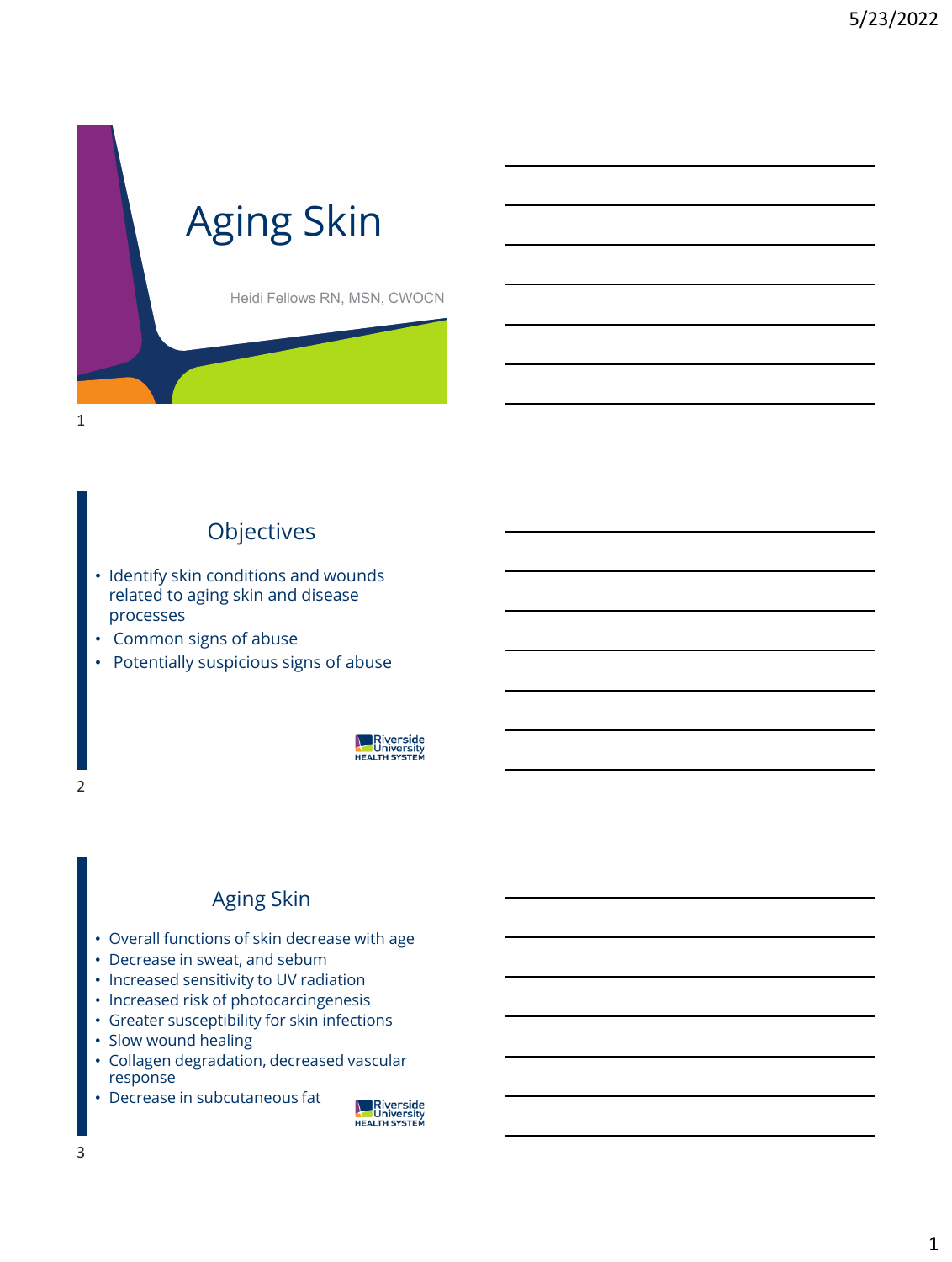#### Aging Skin

- Wounds can develop in the elderly population due to current disease processes and contributing factors.
	- The skin is not able to repair itself quickly
	- Chronic wounds
	- Wound maintenance vs. healing



**New Riverside**<br>University<br>HEALTH SYSTEM

#### Disease and Contributing Factors

- Diabetes: high blood sugar, over long periods of time, loss of sensation to legs and feet
- Arteriosclerosis: plaque build up body doesn't get enough blood
- Venous insufficiency: veins can't send the blood from the legs to the heart
- Kidney Disease: dry skin, build up of toxins
- Pressure
- Nutrition
- Mobility
- Incontinence and Perspiration

**New Riverside**<br> **NEALTH SYSTEM** 

5

 $\Delta$ 

**GRAPHIC CONTENT** 

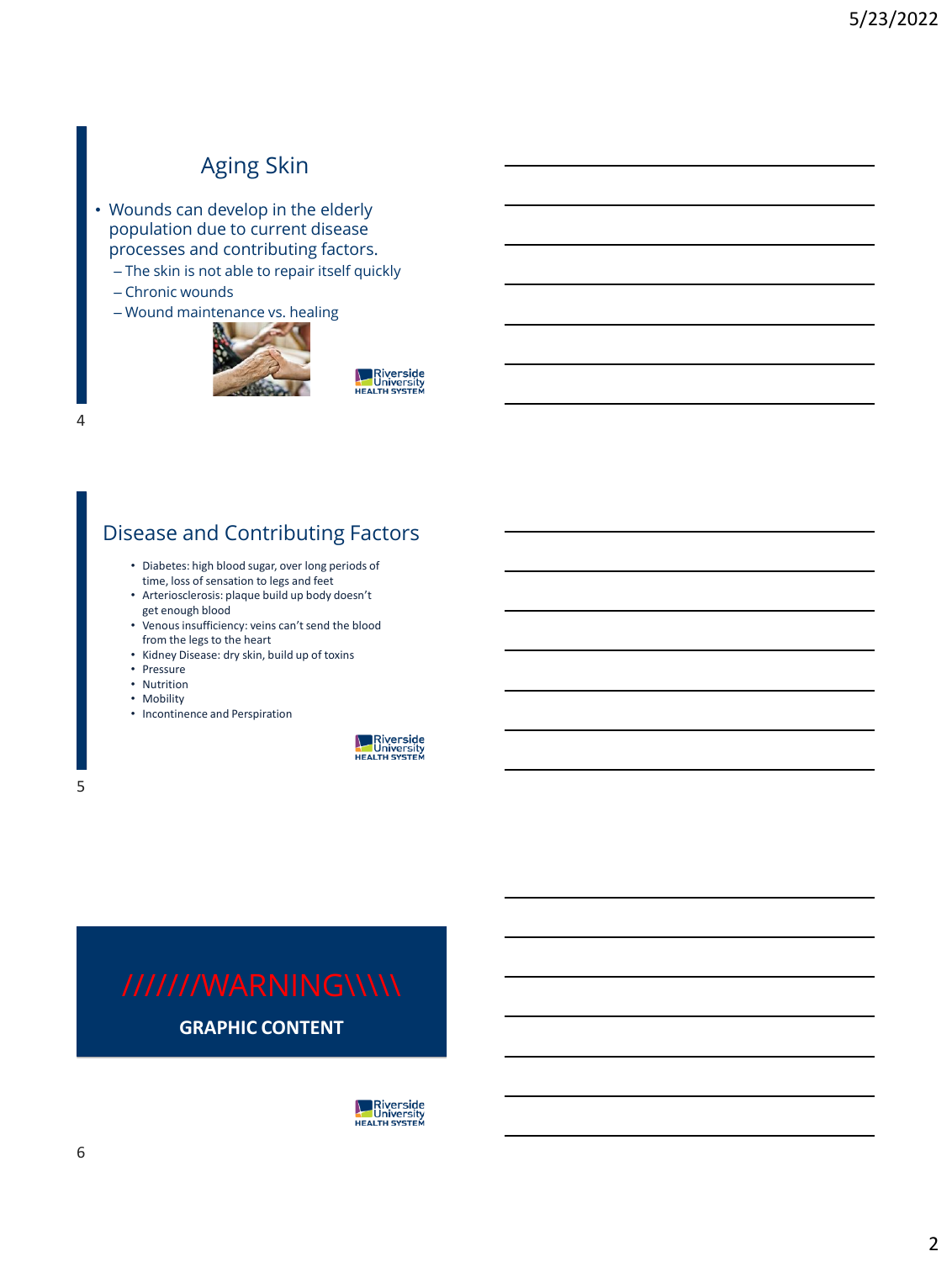### Skin Disorders Lower Extremities

• Xerosis – Thick dry skin, crust • Hemosiderin Staining – Brown/red discoloration to lower extremities • Venous Stasis Changes – Swelling, discoloration, large draining ulcers • Arterial Skin Changes – Thin and shinny skin, painful ulcers, and reddish-blue discoloration • Diabetic Ulcers – Usually located on plantar surface of feet and toes **A**<br> **Riverside**<br> **REALTH SYSTEM** 7



8

#### Common Dermatitis

- Incontinence-Associate **Dermatitis** 
	- Urine and feces
	- 50% incidence – Complications:
	- fungal, bacterial, ulcerations,





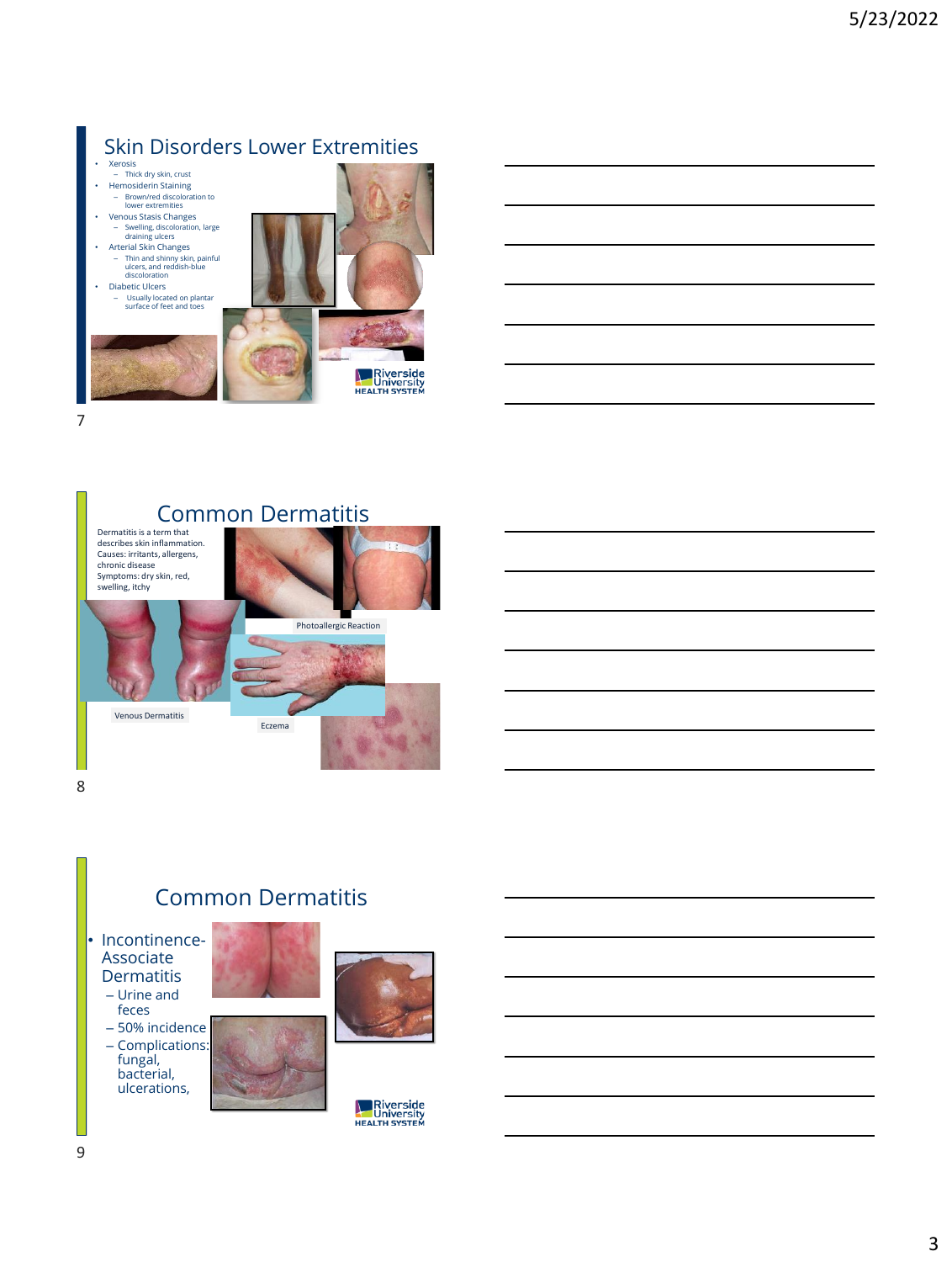

10

### Types of Bruising

Skin and blood vessels become more fragile with age there are different conditions that cause easy bruising and bleeding.



11

#### Pressure Injuries



Pressure injuries develop when pressure cuts off the blood supply to the skin for a long period of time. There are usually many factors that lead to pressure injury development.

**Riverside**<br>University<br>HEALTH SYSTEM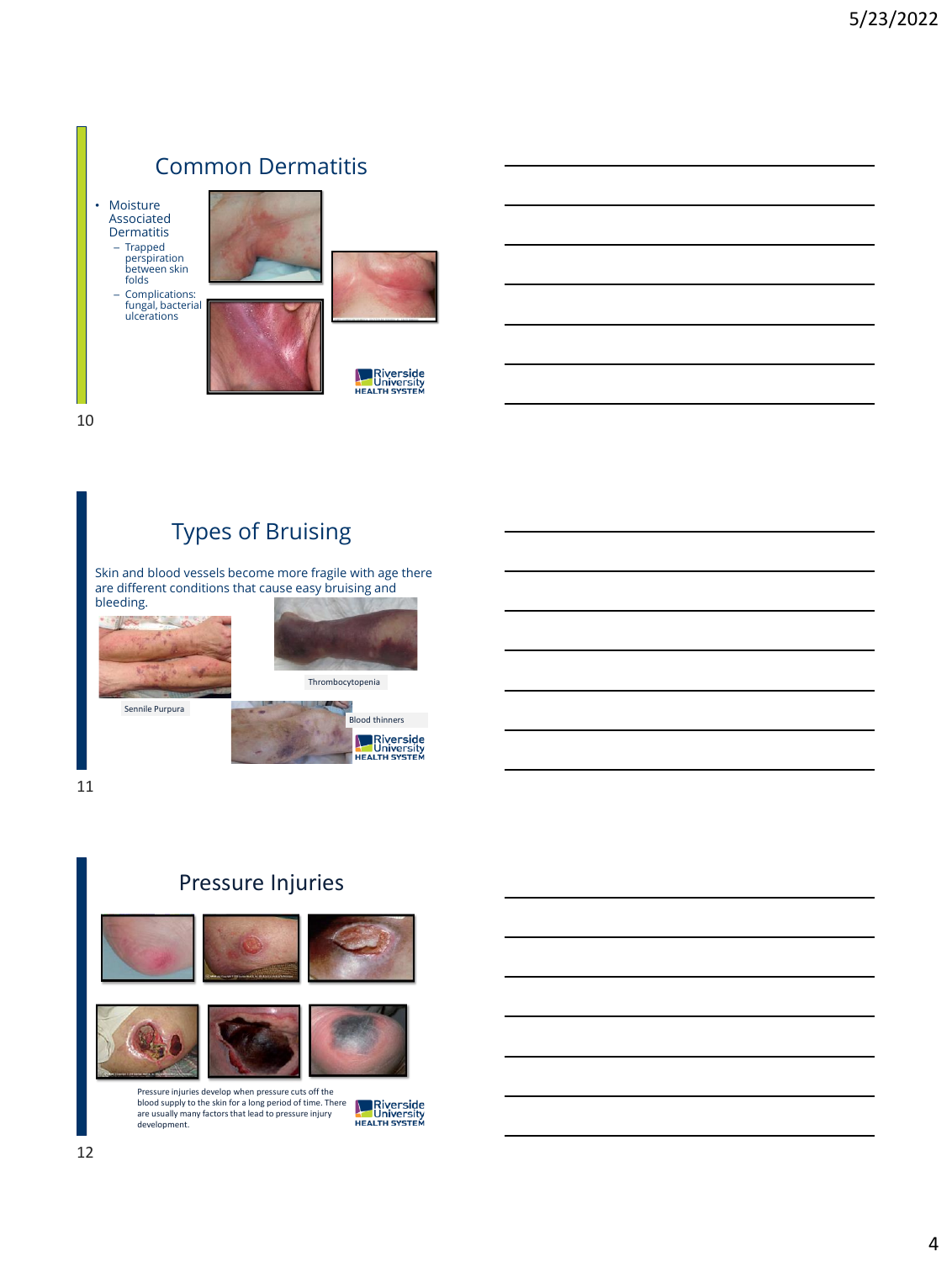

13

#### Fungating Wounds

Extension of a malignant tumor into the structures of the skin producing ulceration or lesion





**Riverside**<br>University<br>HEALTH SYSTEM

14



ate or unclean clothing

. Lack of needed medical aids

· Unclean or unsafe home

· Poor sleep

### Common Signs of Abuse

. Lack of food in the home

· Untreated infections or injuries

e Poor personal hygiene

· Unpaid bills

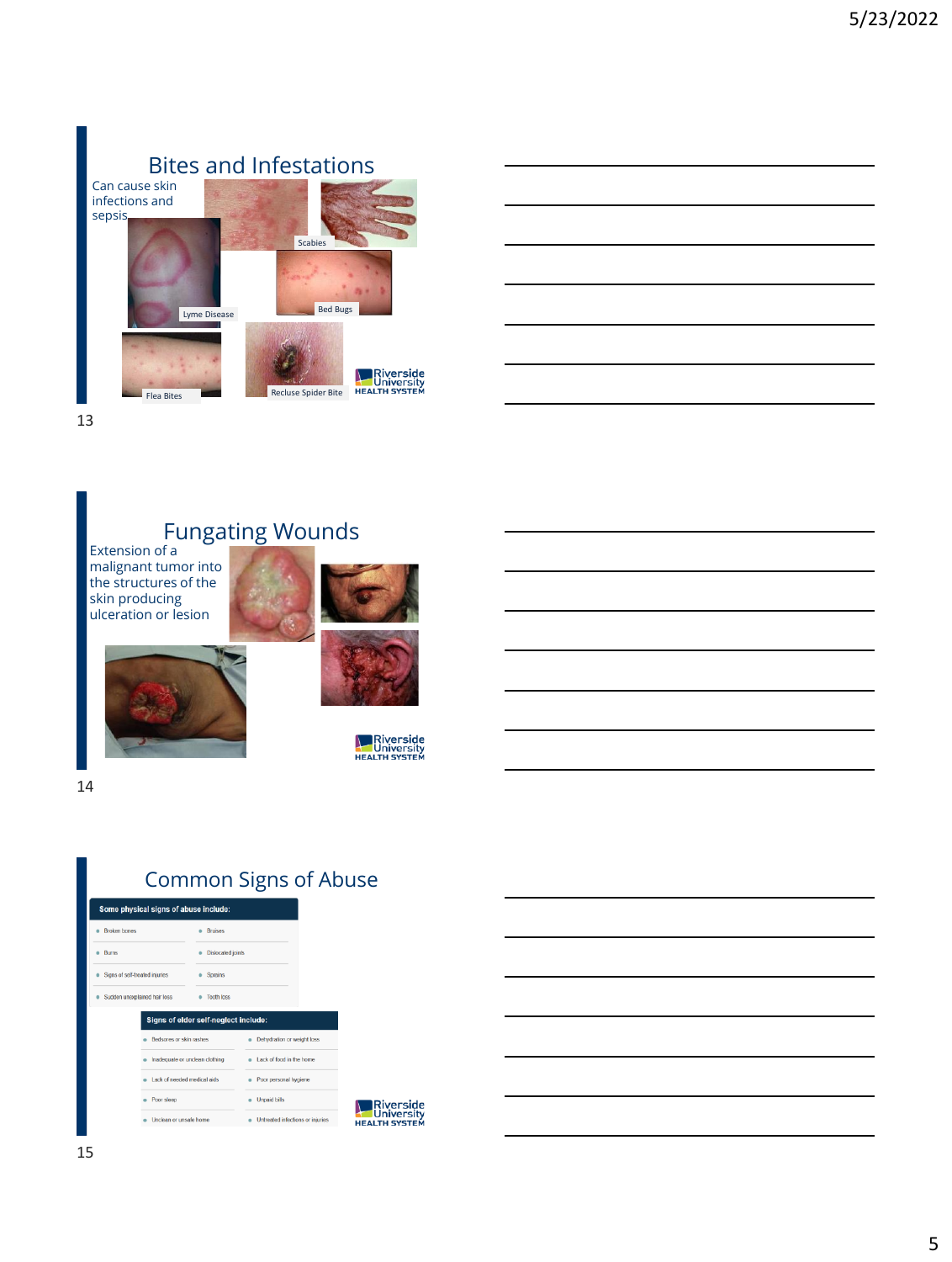## Common Signs of Abuse

| Someone may be the victim of elder abandonment if<br>they are alone and: |
|--------------------------------------------------------------------------|
| Appear confused, lost, or scared                                         |
| Look lonely or depressed                                                 |
| Seem frail, malnourished, or dehydrated                                  |
| Have poor hygiene                                                        |
| <b>Neglect</b>                                                           |
| Basic Daily living actives or shelter                                    |
| Clothing<br>۰                                                            |
| Hygiene upkeep<br>٠                                                      |
|                                                                          |
| Medical care<br>٠                                                        |
| Nutrition and hydration<br>۰                                             |
|                                                                          |

16

#### Focus on Locations

Physical elder abuse victims were more likely to have injuries in the:

• **Neck**

#### • **Ulnar forearm**

• *This pattern of injury may occur when a victim defends him/herself from an abuser*

#### • **Left peri-orbital area**

• *Left-sided facial injuries are more frequent after assault than right-sided, likely because most assailants are righthanded*



17

#### **Potentially Suspicious Physical Signs**

Physical Abuse

- **Bruising in atypical locations**
- Patterned injuries
- Wrist or ankle lesions or scars
- Burns
- Multiple fractures or bruises or different ages
- *Not over bony prominences*
- *On lateral arms, back, face, ears, or neck*



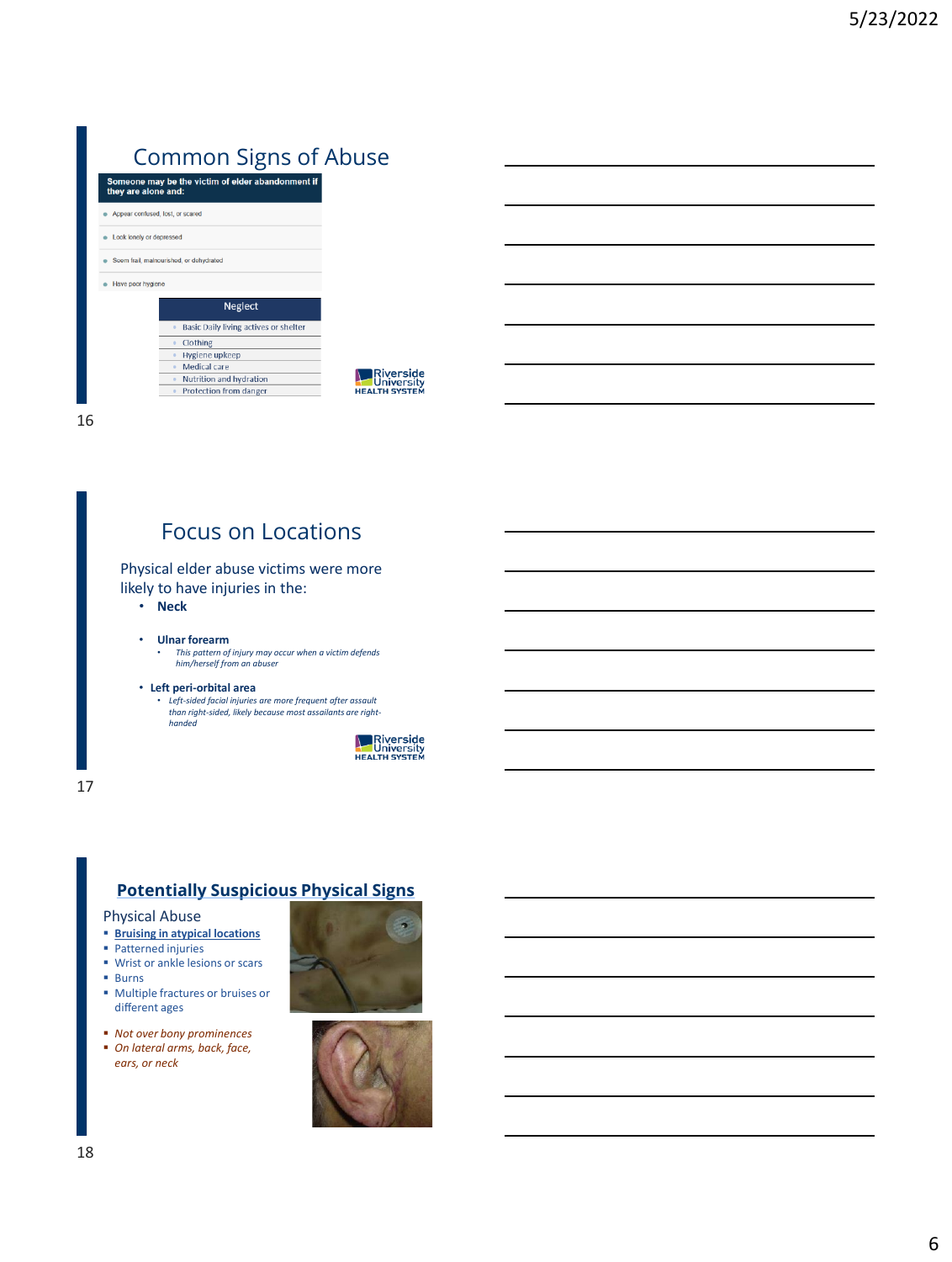#### **Potentially Suspicious Physical Signs**

- Physical Abuse
- Bruising in atypical locations **Patterned injuries**
- Wrist or ankle lesions or scars
- Burns
- Multiple fractures or bruises or different ages
- *Bite marks*
- *Injury consistent with the shape of a belt buckle, fingertip, or other object*





19

#### **Potentially Suspicious Physical Signs**

- Physical Abuse
- **Example 1** Bruising in atypical
- **locations** ■ Patterned injuries
- **Wrist or ankle lesions or scars**
- Burns
- Multiple fractures or bruises or different ages
- Suggesting restraint





20

#### **Potentially Suspicious Physical Signs**

- Physical Abuse
- **Bruising in atypical locations**
- Patterned injuries
- Wrist or ankle lesions or scars
- **Burns**
- Multiple fractures or bruises or different ages

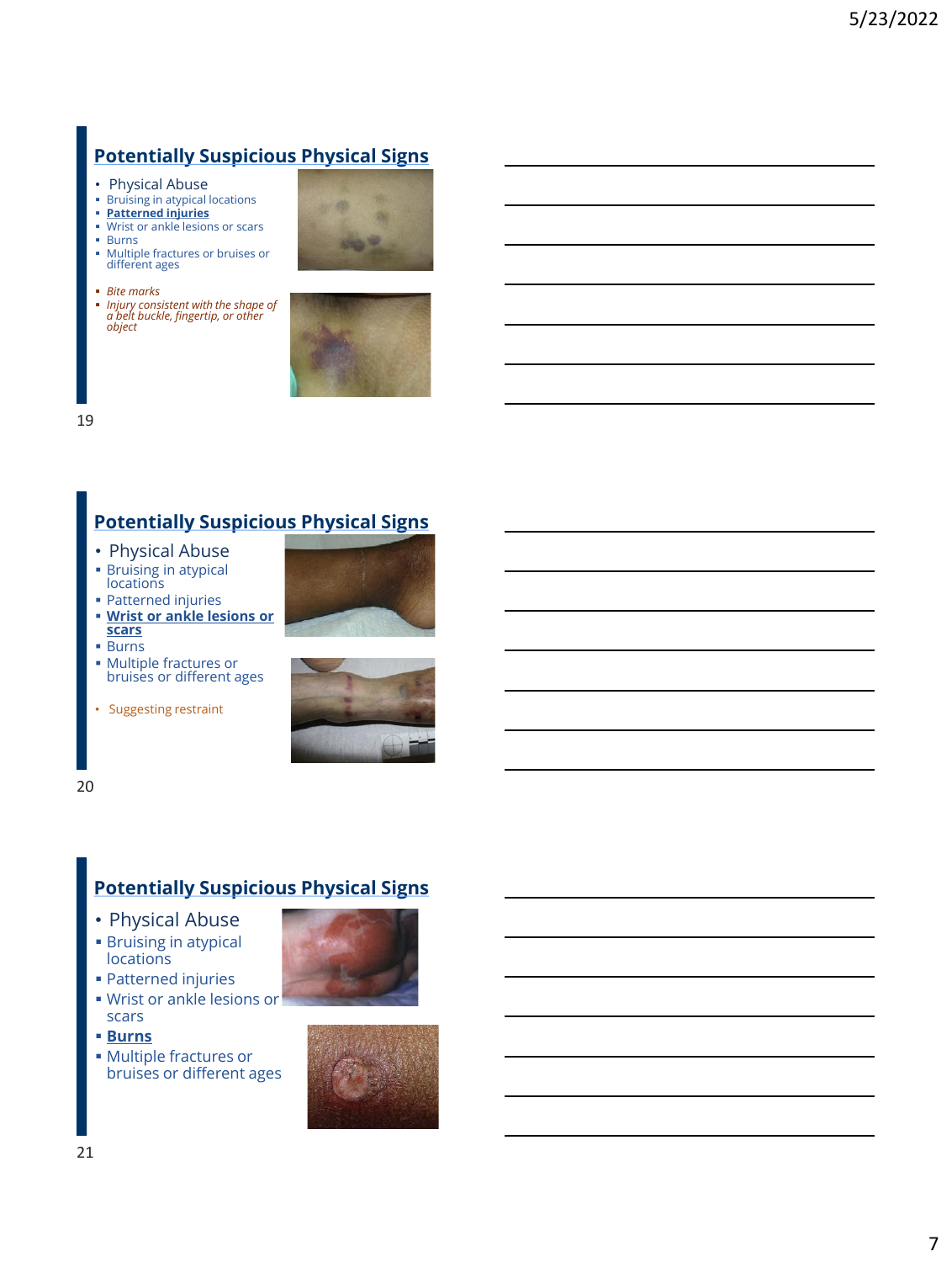#### **Potentially Suspicious Physical Signs**

- Physical Abuse
- **Bruising in atypical locations**
- Patterned injuries
- Wrist or ankle lesions or scars
- Burns
- **Multiple fractures or bruises or different ages**



**New Riverside**<br>University<br>HEALTH SYSTEM

22

#### **Potentially Suspicious Physical Signs**



23

#### Post Discharge Needs

- Home Health
- Wound care supplies
- Follow up appointments
- Education for care givers